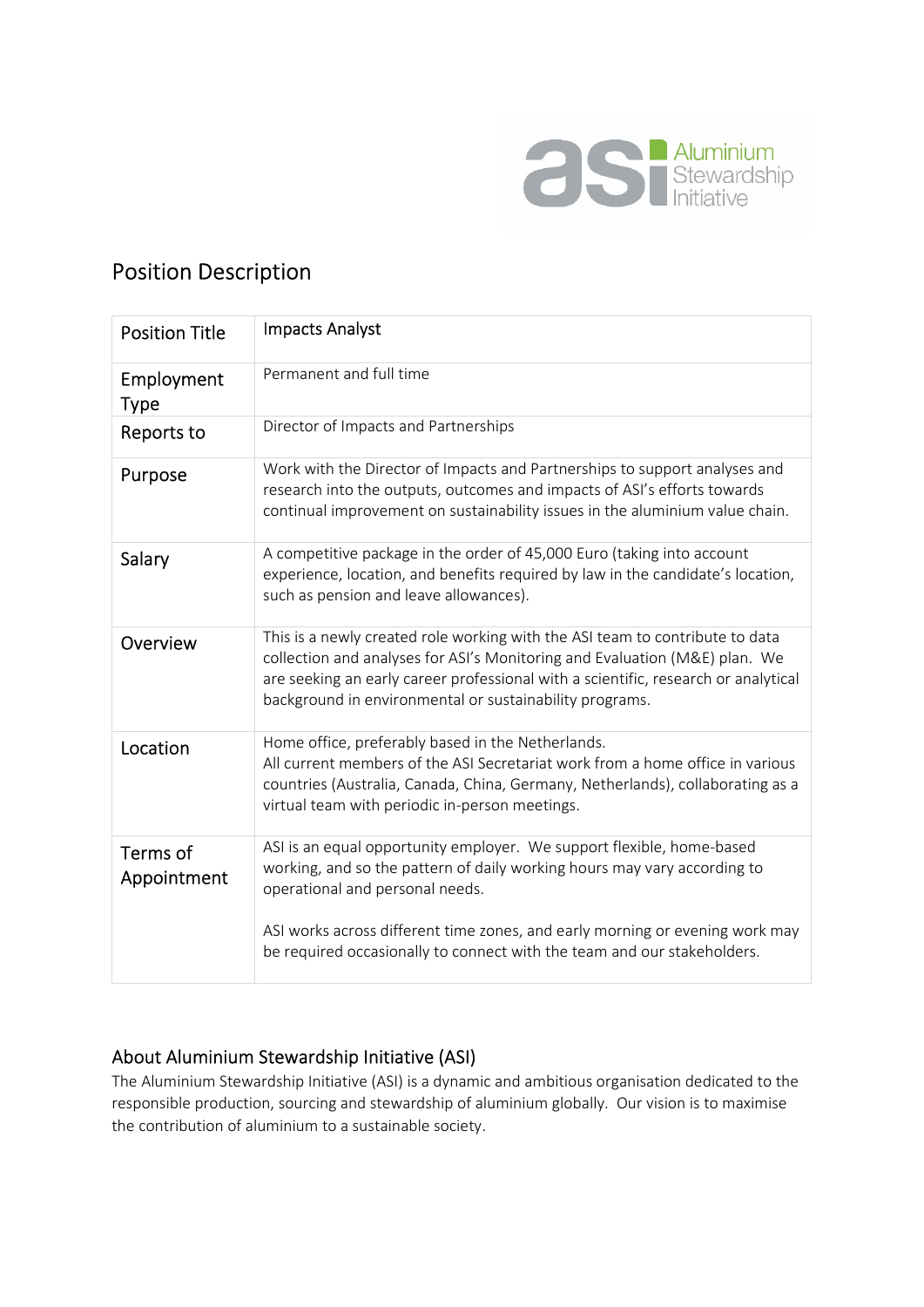We have a global multi-stakeholder membership of more than 140 organisations, comprised of companies throughout the aluminium value chain from mining, recycling and downstream use sectors, civil society organisations, associations and other supporters.

Our core focus is the ASI Certification program which aims to promote improvements in the key environmental, social and governance impacts of aluminium through credible standards and independent assurance.

ASI is incorporated in Australia as a non-profit organisation and Registered Charity, and is run by a dedicated and globally distributed Secretariat. More information on ASI can be found at: www.aluminium-stewardship.org

## Key duties and responsibilities

The position will include the following responsibilities:

- Execute monitoring and evaluation (M&E) activities, including accurate and timely collection and preparation of data, analyses and research for internal and external projects
- Provide quality assurance, including data verification, on data sets and indicators
- Develop innovative ways to analyse, present and visualise data and findings to enable accessibility by a range of stakeholders
- Contribute to periodic reviews of the ASI M&E Plan and List of Indicators
- Contribute analyses to ASI's regular communications and stakeholder updates, including content for the ASI website, periodic reports and regular newsletters
- Capture learnings from M&E processes to share for internal and external reviews and use for program improvement
- Contribute to ASI's compliance cycles with the ISEAL Impacts Code of Good Practice
- General
	- o Gain a detailed understanding of ASI's standards and assurance processes
	- o Work within ASI's policies and procedures
	- o Promote quality and continuous improvement in ASI's activities
	- o Work collaboratively with key external stakeholders and partners
	- o Support the broader work of the ASI Secretariat in relevant workstreams

## Desired skills and experience

We are looking for a graduate or early career professional that has:

#### Qualifications:

Graduate or postgraduate qualifications in a relevant discipline such as science or engineering

#### Experience:

- Experience in scientific, research or analytical projects on sustainability topics such as GHG emissions, wastes and other emissions, biodiversity, material stewardship, and/or chain of custody and material/mass flow
- Experience working with databases and data management, compilation and analysis
- Experience with data visualisation and communication of findings to a general audience
- Experience in applied research or in industrial settings is desirable